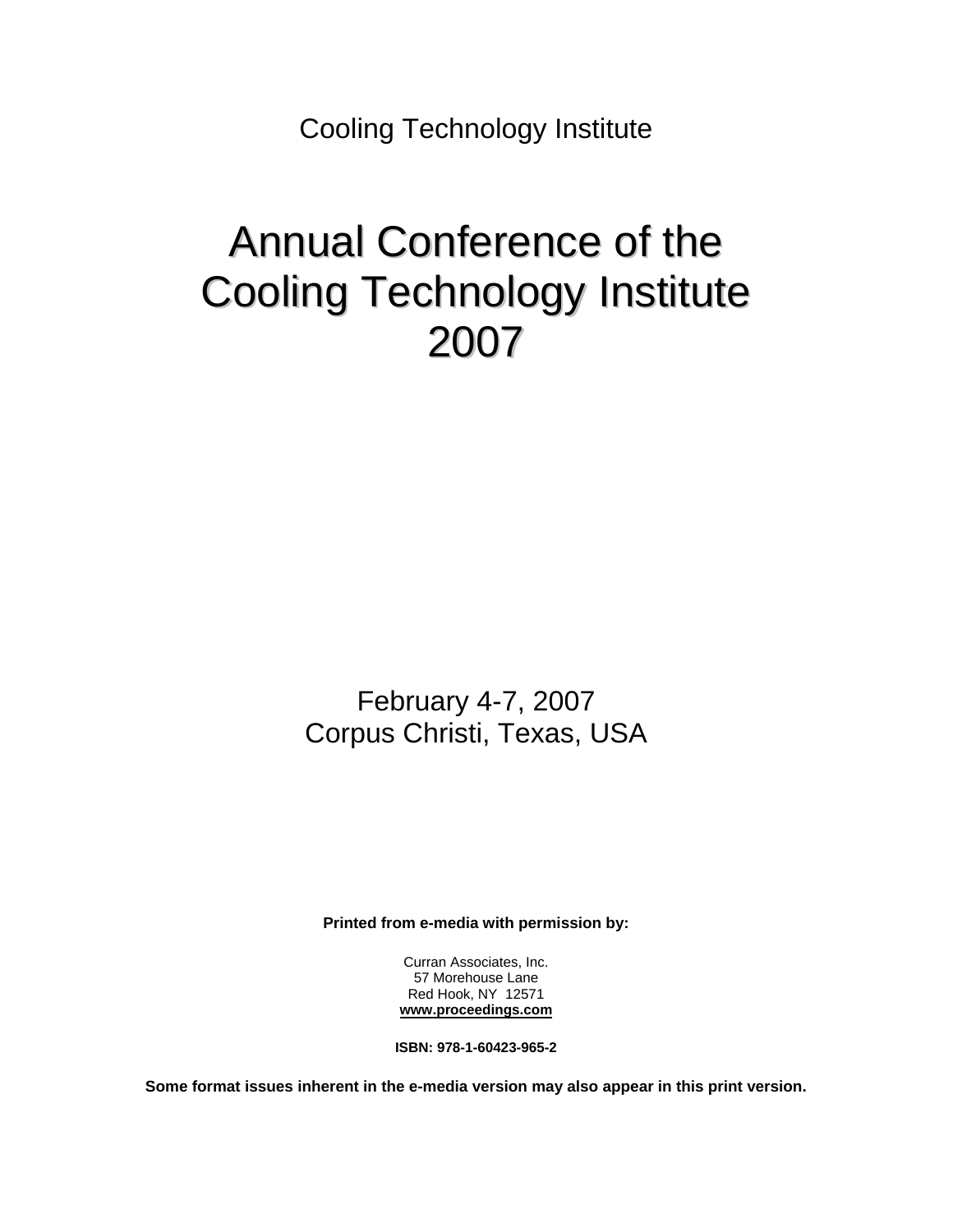## Cooling Technology Institute

## Annual Conference of the Cooling Technology Institute 2007

## **TABLE OF CONTENTS**

| Design and Operation of a Counterflow Fill and Nozzle Test Cell: Challenges and<br>$J-PI$ ibert           |
|-----------------------------------------------------------------------------------------------------------|
| Optimal Control of Admiralty Corrosion and Microbiological Growth Utilizing<br>G. Dombrowski, J. Zimowski |
| J. Maulbetsch                                                                                             |
| Material Balance Chemical Control and Information Systems for Cooling Water                               |
| C. Kuhfeldt                                                                                               |
| C. Smith                                                                                                  |
| S. Owens                                                                                                  |
| <b>Corrosion-Induced Concrete Deterioration and Rehabilitation of Natural Draft</b><br>L. Etcheverry      |
| M.N. Allhands                                                                                             |
| S. Nevins                                                                                                 |
| K. Hennon                                                                                                 |
| Sewage Effluent for Cooling: A Forty-Year Experience in the Texas Panhandle  123<br><b>B.</b> Wieck       |
| G. Zusman                                                                                                 |
| An Alternative Method for Delivering Cooling Water Treatment Chemical Using<br>D. Kelly                   |
| R. Fulkerson                                                                                              |
| P. Sweeny, D. Murray                                                                                      |
| Rehabilitation of Hyperbolic Cooling Towers at Electric Generating Station  198<br>K. Michols             |